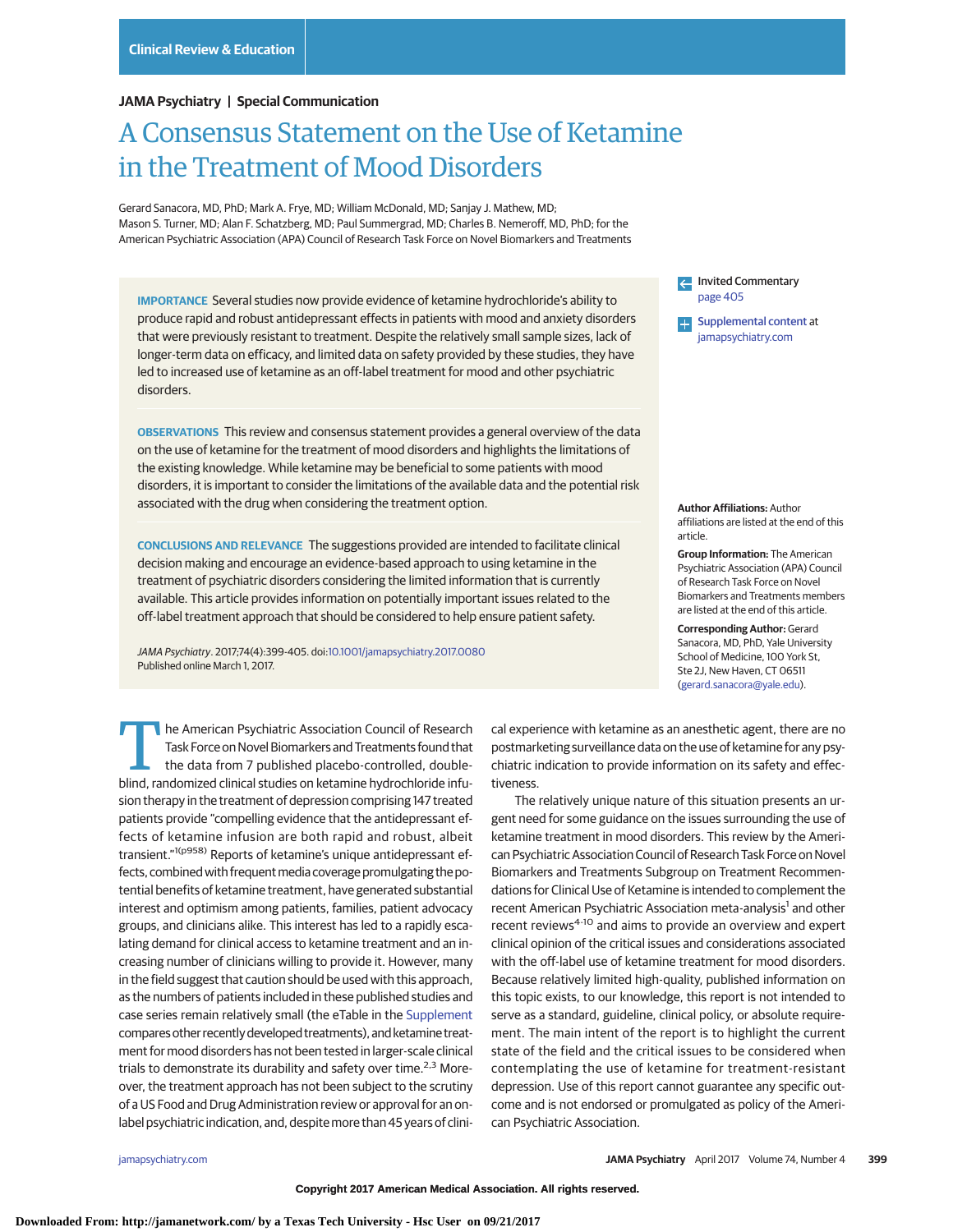# Patient Selection

There are no clearly established indications for the use of ketamine in the treatment of psychiatric disorders. However, the selection of appropriate patients for ketamine treatment requires consideration of the risks and benefits of the treatment in the context of the patient's severity of depression, duration of current episode, previous treatment history, and urgency for treatment. To date, the strongest data supporting ketamine's clinical benefit in psychiatric disorders are in the treatment of major depressive episodes without psychotic features associated with major depressive disorder.<sup>1,11</sup> Even these data are limited by the fact that most of those studies evaluated efficacy only during the first week following a single infusion of ketamine. However, emerging studies suggest that repeated dosing can extend the duration of effect for at least several weeks.<sup>12,13</sup> Although some limited data on the use of ketamine in treating other psychiatric diagnoses exist (eBox 1 in the [Supple](http://jama.jamanetwork.com/article.aspx?doi=10.1001/jamapsychiatry.2017.0080&utm_campaign=articlePDF%26utm_medium=articlePDFlink%26utm_source=articlePDF%26utm_content=jamapsychiatry.2017.0080)[ment\)](http://jama.jamanetwork.com/article.aspx?doi=10.1001/jamapsychiatry.2017.0080&utm_campaign=articlePDF%26utm_medium=articlePDFlink%26utm_source=articlePDF%26utm_content=jamapsychiatry.2017.0080), we do not believe there are sufficient data to provide ameaningful review of the assessment of risks and benefits of ketamine use in these other disorders at present.

In addition to diagnostic considerations, appropriate patient selection requires an assessment of other medical, psychological, or social factors that may alter the risk to benefit ratio of the treatment and affect the patient's capacity to provide informed consent. For these reasons, we recommend that each patient undergo a thorough pretreatment evaluation process (Table)<sup>14-17</sup> that assesses several relevant features of the patient's past and current medical and psychiatric condition before initiating ketamine treatment. We also recommend that an informed consent process be completed during thisevaluation. Rationale for the suggestions listed in the Table are provided in eBox 1 in the [Supplement.](http://jama.jamanetwork.com/article.aspx?doi=10.1001/jamapsychiatry.2017.0080&utm_campaign=articlePDF%26utm_medium=articlePDFlink%26utm_source=articlePDF%26utm_content=jamapsychiatry.2017.0080)

# Clinician Experience and Training

There are considerable differences in the experience and clinical expertise of the clinicians currently administering ketamine to patients for the treatment of mood disorders. At present, there are no published guidelines or recommendations outlining the specific training requirements that clinicians should complete before administering doses of ketamine that are lower than those used in anesthesia. In attempting to balance the needs for treatment availability and patient safety, one must consider the information available regarding the use of ketamine at the relevant dose range in similar patient populations to formulate an advisory on clinical credentialing for ketamine administration for the treatment of mood disorders.

The peak plasma ketamine hydrochloride concentrations of 70 to 200 ng/mL seen with the typical antidepressant dose of 0.5 mg/kg delivered intravenously (IV) during 40 minutes (0.5 mg/kg per 40 minutes IV) do not produce general anesthetic effects. The concentrations arewell below the peak plasma ketamine hydrochloride concentrations generally used for surgical anesthesia (2000-3000 ng/ mL) and below the concentrations associated with awakening from ketamine hydrochloride anesthesia (500-1000 ng/mL).<sup>18-20</sup> Reporting on 833 ketamine infusions in healthy individuals resulting in peak plasma ketamine concentrations in the same general range

| <b>Component Recommendation</b> |                                                                                                                                                                                                                                                                                                                                                                                                                                                                                                              |
|---------------------------------|--------------------------------------------------------------------------------------------------------------------------------------------------------------------------------------------------------------------------------------------------------------------------------------------------------------------------------------------------------------------------------------------------------------------------------------------------------------------------------------------------------------|
| $\mathbf{1}$                    | A comprehensive diagnostic assessment should be completed to<br>establish current diagnosis and evaluate history of substance use<br>and psychotic disorders                                                                                                                                                                                                                                                                                                                                                 |
| $\overline{2}$                  | Assessment of baseline symptom severity should be completed to<br>allow later assessments of clinical change with treatment <sup>a</sup>                                                                                                                                                                                                                                                                                                                                                                     |
| 3                               | A thorough history of antidepressant treatment should be<br>collected and documented to confirm previous adequate trials of<br>antidepressant treatments                                                                                                                                                                                                                                                                                                                                                     |
| 4                               | A thorough review of systems should be performed to evaluate<br>potential risk factors associated with ketamine treatment <sup>b</sup>                                                                                                                                                                                                                                                                                                                                                                       |
| 5                               | Decisions on the specific physical examination and laboratory<br>screening assessments should be made according to established<br>quidelines and advisories issued by the American College of<br>Cardiology Foundation/American Heart Association and the<br>American Society of Anesthesiologists and should be based on a<br>patient's individual clinical characteristics <sup>c</sup>                                                                                                                    |
| 6                               | A careful review of past medical and psychiatric records and/or<br>corroboration of the past history by family members are strongly<br>encouraged; all current medications and allergies should be<br>reviewed, including histories of opiate and benzodiazepine use; the<br>use of a baseline urine toxicology screen is strongly encouraged to<br>ensure the accuracy of the reported substance use and medication<br>record                                                                               |
| $\overline{7}$                  | An informed consent process, including discussion of the risks<br>associated with the treatment, <sup>d</sup> the limits of the available<br>information pertaining to the potential benefits of the treatment.<br>the fact that this is an off-label use of ketamine, and a discussion<br>of alternative treatment options should be completed; this<br>discussion should be complemented with written materials, and<br>the patient should provide written informed consent before<br>initiating treatment |
|                                 | a Self-report versions of the Inventory of Depressive Symptomatology and<br>Quick Inventory of Depressive Symptomatology (http://counsellingresource<br>.com/quizzes/depression-testing/gids-depression/) are examples of scales<br>that are available at no cost to clinicians and researchers.                                                                                                                                                                                                             |

<sup>b</sup> This review should also include questions pertaining to functional exercise capacity, which has been demonstrated to provide a good screening tool for patients that are at increased risk for adverse events associated with anesthesia exposure and surgical procedures.14,15

- <sup>c</sup> American College of Cardiology Foundation and the American Heart Association guidelines for perioperative cardiovascular evaluation and management of patients undergoing noncardiac surgery<sup>16</sup> and practice advisory from the American Society of Anesthesiologists.<sup>17</sup>
- <sup>d</sup> The Ketalar package insert [\(http://www.accessdata.fda.gov/drugsatfda\\_docs](http://www.accessdata.fda.gov/drugsatfda_docs/label/2012/016812s039lbl.pdf) [/label/2012/016812s039lbl.pdf\)](http://www.accessdata.fda.gov/drugsatfda_docs/label/2012/016812s039lbl.pdf) provides essential information related to risk of ketamine administration.

as those achieved with a dose of 0.5 mg/kg per 40 minutes IV, Perry et al<sup>21</sup> found 3 individuals who became nonresponsive to verbal stimuli, but all remained medically stable during the infusion and none required any form of respiratory assistance. A second, more recent study reported no persistent medical complications or significant changes in oxygen saturation among 84 otherwise healthy patients with depression who received a total of 205 infusions of ketamine hydrochloride, 0.5 mg/kg per 40 minutes IV.<sup>9</sup> However, transient mean (SD) peak increases in systolic (19.6 [12.8] mm Hg) and diastolic (13.4 [9.8] mm Hg) blood pressure were reported during the infusions, with blood pressure levels exceeding 180/ 100 mm Hg or heart rates exceeding 110 beats per minute in approximately 30% of the patients treated. A single serious adverse cardiovascular-related event was reported in this study (0.49% of infusions), but it was considered to be attributable to a vasovagal episode following venipuncture for a blood draw, and it resolved without complications.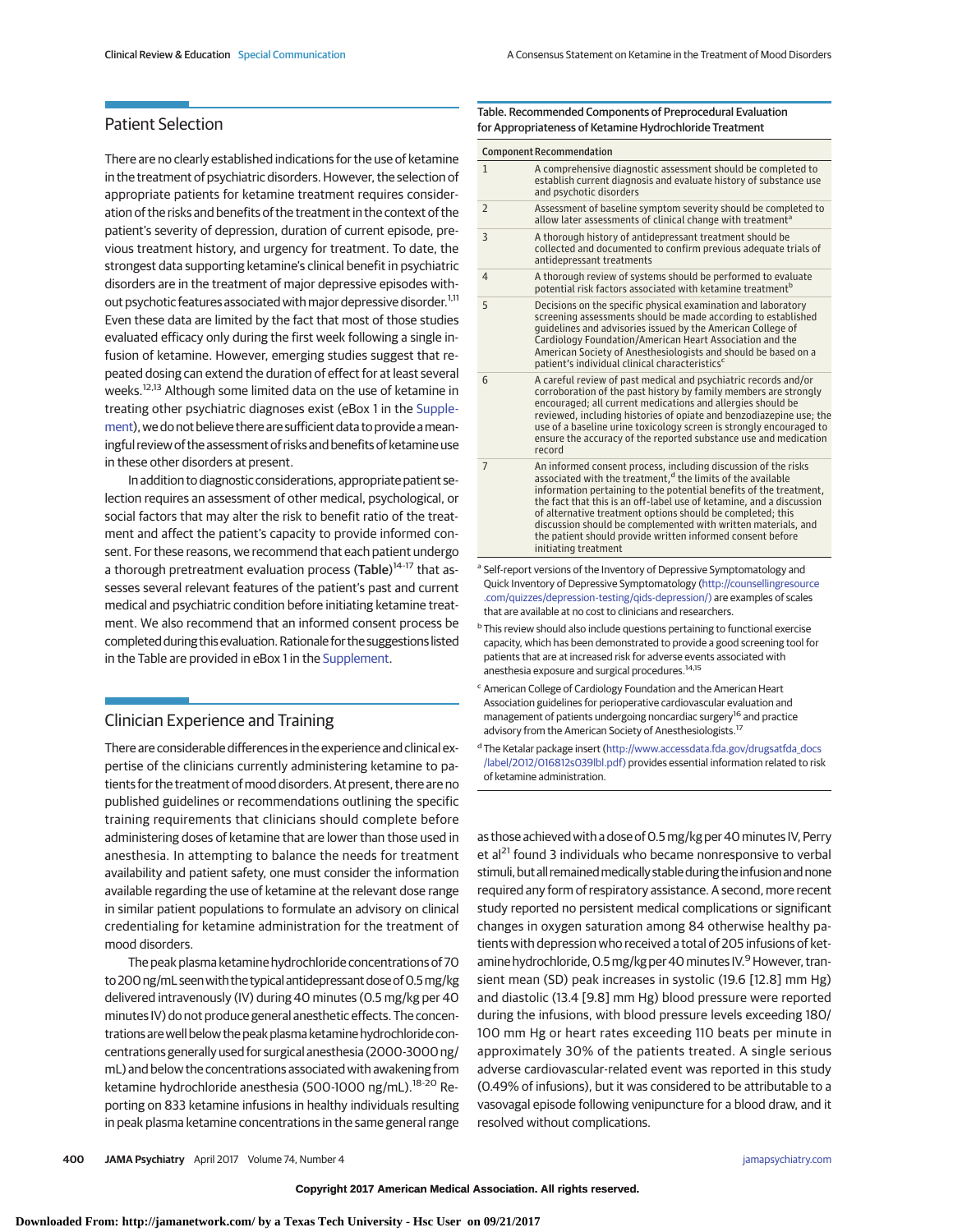The data available from these studies and other case reports in the literature suggest that the dose of ketamine hydrochloride typically used in the treatment ofmood disorders (0.5mg/kg per 40minutes IV) does not appear to have significant effects on the respiratory status of healthy individuals or patients with depression who are otherwise generally medically healthy. However, ketamine treatment could have meaningful effects on blood pressure and heart rate for some patients. Considering the potential risks associated with ketamine hydrochloride administration at the dose of 0.5mg/kg per 40minutes IV, it is recommended that clinicians delivering the treatment be prepared tomanage potential cardiovascular events should they occur. Based on this information, we suggest that a licensed clinician who can administer a Drug Enforcement Administration Schedule III medication (in most states this is an MD or DO with appropriate licensing) with Advanced Cardiac Life Support certification should provide the treatments.

Because it is also possible for patients to experience prominent transient dissociative or even psychotomimetic effects while being treated with ketamine,<sup>22</sup> clinicians should also be familiar with behavioral management of patients with marked mental status changes and be prepared to treat any emergency behavioral situations. Furthermore, it is suggested that an on-site clinician be available and able to evaluate the patient for potential behavioral risks, including suicidal ideation, before discharge to home. Finally, treating clinicians should be able to ensure that rapid follow-up evaluations of patients' psychiatric symptoms can be provided as needed.

In addition to the minimal general training requirements, it is also recommended that clinicians develop some level of experience with the specific method of ketamine administration before performing the procedure independently. Precise delineation of required experience and documentation of this experience should be based on local community standards of practice and/or clinical practice committees. Reports such as the Statement on Granting Privileges for Administration of Moderate Sedation to Practitioners Who Are Not Anesthesia Professionals, published by the American Society of Anesthesiologists,<sup>23</sup> can be used to inform the development of these standards.

## Treatment Setting

Although the administration of ketamine at peak plasma concentrations similar to those produced by a dose of 0.5 mg/kg per 40 minutes IV has proven to be relatively safe to date, the potentially concerning acute effects on cardiovascular function and behavior suggest that the clinical setting should provide sufficient means of monitoring the patients and providing immediate care if necessary. Although there are relatively low levels of evidence to support the use of any specificmonitoringmethods in reducing the risks of ketamine treatment with doses that are lower than those used in anesthesia, it should be expected that such a facility have ameans of monitoring basic cardiovascular (electrocardiogram, blood pressure) and respiratory (oxygen saturation or end-tidal  $CO<sub>2</sub>$ ) function. It should also be expected that there would be measures in place to rapidly address and stabilize a patient if an event should arise. These measures would include a means of delivering oxygen to patients with reduced respiratory function, medication, and, if indicated, restraints tomanage potentially dangerous behavioral symptoms. Moreover, there should be an established plan to rapidly address any sustained alterations in cardiovascular function, such as providing advanced cardiac life support or transfer to a hospital setting capable of caring for acute cardiovascular events. Patients deemed at higher risk for complications based on pretreatment evaluation should be treated at a facility that is appropriately equipped and staffed to manage any cardiovascular or respiratory events that may occur.

# Medication Delivery

#### Dose

Most clinical trials and case reports available in the literature have used the ketamine hydrochloride dose of 0.5 mg/kg per 40 minutes IV that was cited in the original report by Berman et al.<sup>24</sup> Limited information is available regarding the use of different routes of delivery and doses of ketamine. A meta-analysis of 6 trials assessing the effects of the standard dose of 0.5 mg/kg per 40 minutes IV and 3 trials assessing very low doses of ketamine hydrochloride (50-mg intranasal spray, 0.1-0.4 mg/kg IV, and 0.1-0.5 mg/kg IV intramuscularly or subcutaneously) reported that the dose of 0.5 mg/kg per 40minutes IV appears to bemore effective than very low doses in reducing the severity of depression.<sup>4</sup> However, there is substantial heterogeneity in the design of the clinical trials, and the total number of participants included in that analysis is very few, markedly limiting the ability to draw any firm conclusions from this report.

Although there is now a growing number of reports examining the effects of various doses and rates of ketamine infusion, including studies showing lower doses and reduced infusion rates<sup>25-27</sup> to be effective and studies showing higher doses and extended infusion rates<sup>28,29</sup> to have clinical benefit, at present we believe that insufficient information was provided in those studies to allow any meaningful analysis of any specific dose or route of treatment compared with the standard dose of 0.5 mg/kg per 40 minutes IV. Considering the lower-level evidence for doses and routes of administration other than 0.5 mg/kg per 40 minutes IV, if alternative doses are being used, that information should be presented to the patient during the informed consent process, and appropriate precautions should be made in managing any increased risk associated with the changes in ketamine administration. However, the use of alternative doses and routes of administration could be appropriate for individual patients under specific conditions.

One example of a rationale for dose adjustment is related to the dosing of ketamine for patients with a high body mass index (calculated as weight in kilograms divided by height inmeters squared). The fact that greater hemodynamic changes were observed in patients with a body mass index of 30 or higher who were receiving a dose of 0.5 mg/kg per 40 minutes<sup>9</sup> suggests that adjusting the ketamine dosing to ideal bodyweight (using the person's calculated ideal body weight and not actual body weight to determine dosing) may be an appropriate step to help ensure safety for patients with a body mass index of 30 or higher. However, there is currently very limited information supporting this approach.

### Delivery Procedure

To help best ensure patient safety and tominimize risks, it is strongly advised that site-specific standard operating procedures be devel-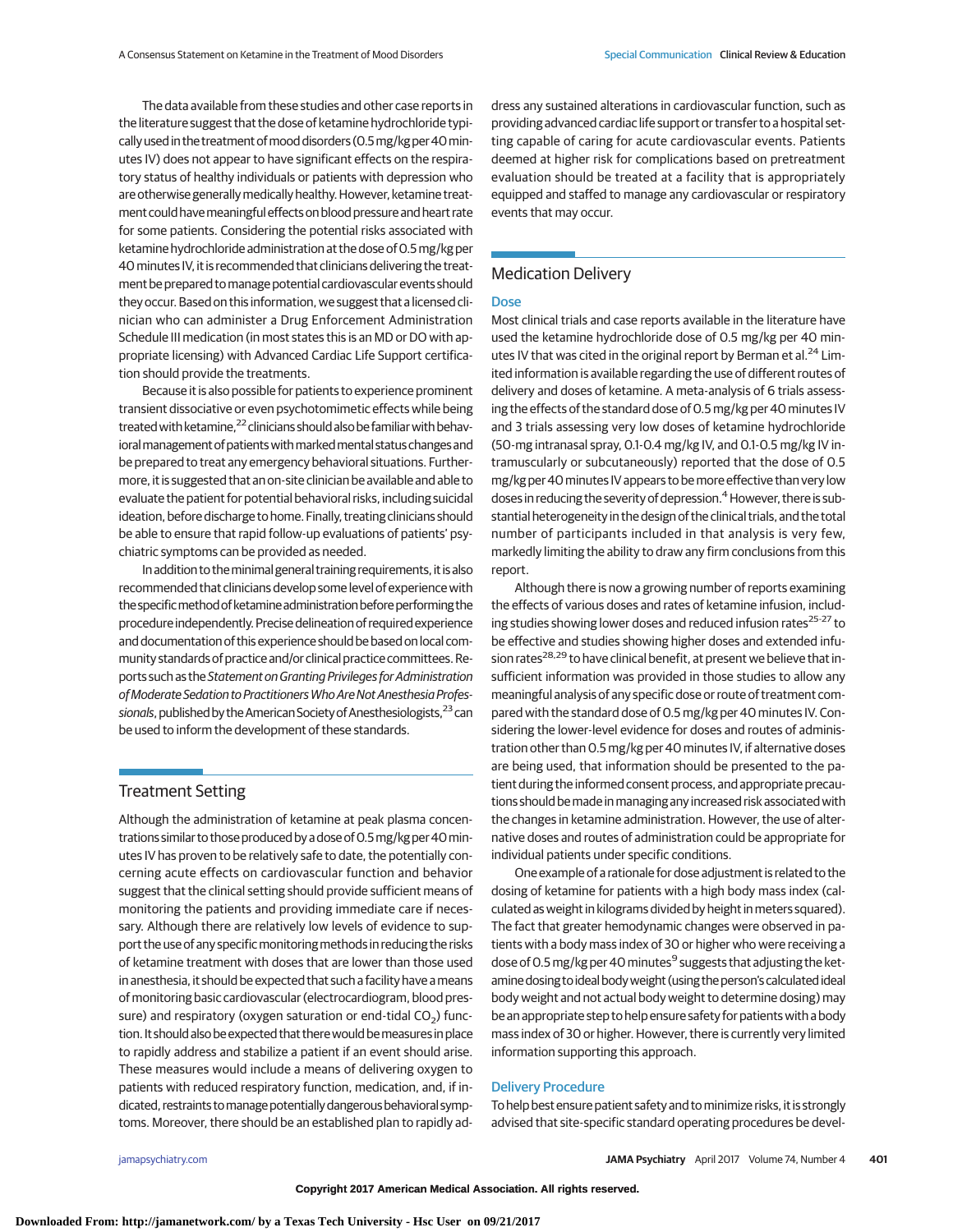oped and followed for the delivery of ketamine treatments for major depressive episodes. The standard operating procedure should contain predosing considerations covering the following: (1) confirmation of preprocedural evaluation and informed consent; (2) assessment of baseline vital signs, including blood pressure, heart rate, and oxygen saturation or end-tidal  $CO<sub>2</sub>$ ; (3) criteria for acceptable baseline vital signs before initiation of medication delivery (eBox 2 in the [Supplement\)](http://jama.jamanetwork.com/article.aspx?doi=10.1001/jamapsychiatry.2017.0080&utm_campaign=articlePDF%26utm_medium=articlePDFlink%26utm_source=articlePDF%26utm_content=jamapsychiatry.2017.0080); and (4) incorporation of a "time-out" procedure in which the name of the patient and correct dosing parameters are confirmed.

Standard operating procedures should also include specifically defined ongoing assessments of patients' physiological and mental status during the infusion process, including the following: (1) assessment of respiratory status (ie, oxygen saturation or endtidal  $CO<sub>2</sub>$ ); (2) assessment of cardiovascular function (blood pressure and heart rate, reported on a regular basis); (3) assessment of the level of consciousness (ie, Modified Observer's Assessment of Alertness/Sedation Scale<sup>30</sup>) or other documented assessment of responsiveness; and (4) delineation of criteria for stopping the infusion (eBox 3 in the [Supplement\)](http://jama.jamanetwork.com/article.aspx?doi=10.1001/jamapsychiatry.2017.0080&utm_campaign=articlePDF%26utm_medium=articlePDFlink%26utm_source=articlePDF%26utm_content=jamapsychiatry.2017.0080) and a clear plan for managing cardiovascular or behavioral events during treatment.

Immediate posttreatment evaluations, assessments, and management should ensure that the patient has returned to a level of function that will allow for safe return to his or her current living environment. This assessment should include documentation of return to both baseline physiological measures and mental status. It is also critical to ensure that a responsible adult is available to transport the patient home if the treatment is being administered on an outpatient basis. Recommendations regarding driving and use of heavy machinery, as well as use of concomitant medications, drugs, or alcohol, should also be reviewed before discharge. It is also important to review follow-up procedures and ensure that the patient has a means of rapidly contacting an appropriately trained clinician if necessary.

## Follow-up and Assessments

#### Efficacy Measures of Short-term Repeated Administration

The existing data surrounding the benefits of repeated infusions of ketamine remain limited.<sup>1,11</sup> Although an increasing number of small case series evaluate the efficacy of repeated ketamine administration for the treatment of major depressive episodes, there is a very small number of randomized clinical trials in the literature.<sup>1</sup> The lack of clinical trials in this area makes it difficult to provide suggestions on the frequency and duration of treatment with evenmoderate levels of confidence. Most studies and case reports published to date on this topic have examined the effects of less than 1 month of treatment.12,26,31-34

A recent randomized, placebo-controlled clinical trial (using saline as the placebo) of 68 patients with treatment-resistant major depressive disorder examined the efficacy of ketamine, 0.5 mg/kg per 40 minutes IV, both 2 and 3 times weekly for up to 2 weeks and found both dosing regimens to be nearly equally efficacious (change in mean [SD] Montgomery-Åsberg Depression Rating Scale total score for ketamine 2 times weekly, -18.4 [12.0] vs placebo, -5.7 [10.2]; and ketamine 3 times weekly,  $-17.7$  [7.3] vs placebo,  $-3.1$  [5.7]).<sup>13</sup> After 2 weeks of treatment, patients treated with ketamine 2 times weekly showed a 69% rate of response and 37.5% rate of remission vs placebo, at 15% and 7.7%, respectively, and those treated with ketamine 3 times weekly had a 53.8% rate of response and 23.1% rate of remission vs placebo, at 6% and 0%, respectively. In the ensuing open-label phase of the study, patients were allowed to continue with active medication at the dose frequency they were originally assigned for an additional 2-week period. At the end of 4 weeks of treatment, the 13 patients who received ketamine 2 times weekly and continued to receive the additional 2 weeks of treatment had a mean 27-point reduction in the Montgomery-Åsberg Depression Rating Scale score compared with a 23-point decrease for the 13 patients who received ketamine 3 times weekly. Although this was clearly not a definitive study, it is the best evidence currently available, to our knowledge, to suggest that twice-weekly dosing is as efficacious as more frequent dosing for a period of up to 4 weeks. In general, most of the available reports describing the effects of repeated treatments showed the largest benefits occurringearly in the course of treatment, but some reports did show some cumulative benefit of continued treatment.<sup>31</sup>

Very limited data exist to suggest a clear point of determining the futility of treatment, but there are a few reports of patients responding after more than 3 infusions. Based on the limited data available, patients should be monitored closely using a rating instrument to assess clinical change to better reevaluate the risk to benefit ratio of continued treatment. In addition, only 1 report suggests that an increased dose of ketamine (beyond 0.5 mg/kg per 40 minutes) may lead to a response to treatment in patients who had previously not responded.<sup>28</sup> Equally few data are available to suggest a standard number of treatments that should be administered to optimize longer-term benefit of the treatment.

# Efficacy of Longer-term Repeated Administration

To our knowledge, there are extremely limited published data on the longer-termeffectiveness and safety of ketamine treatment inmood disorders. This literature is confined to a few case series that do not allow us to make a meaningful statement about the longer-term use of ketamine.<sup>35,36</sup> Several clinics providing such treatments are currently using a 2- or 3-week course of ketamine delivered 2 or 3 times per week, followed by a taper period and/or continued treatments based on empirically determined duration of responses for each patient. However, there remain no published data that clearly support this practice, and it is strongly recommended that the relative benefit of each ketamine infusion be considered in light of the potential risks associated with longer-term exposure to ketamine and the lack of published evidence for prolonged efficacy with ongoing administration. The scarcity of this information is one of the major drawbacks to be considered before initiating ketamine therapy for patients with mood disorders and should be discussed with the patient before beginning treatment.

## Safety Measures and Continuation of Treatment

Based on the known or suspected risks of cognitive impairment<sup>37</sup> and cystitis<sup>38</sup> associated with chronic high-frequency use of ketamine and the known substance abuse liability of the drug,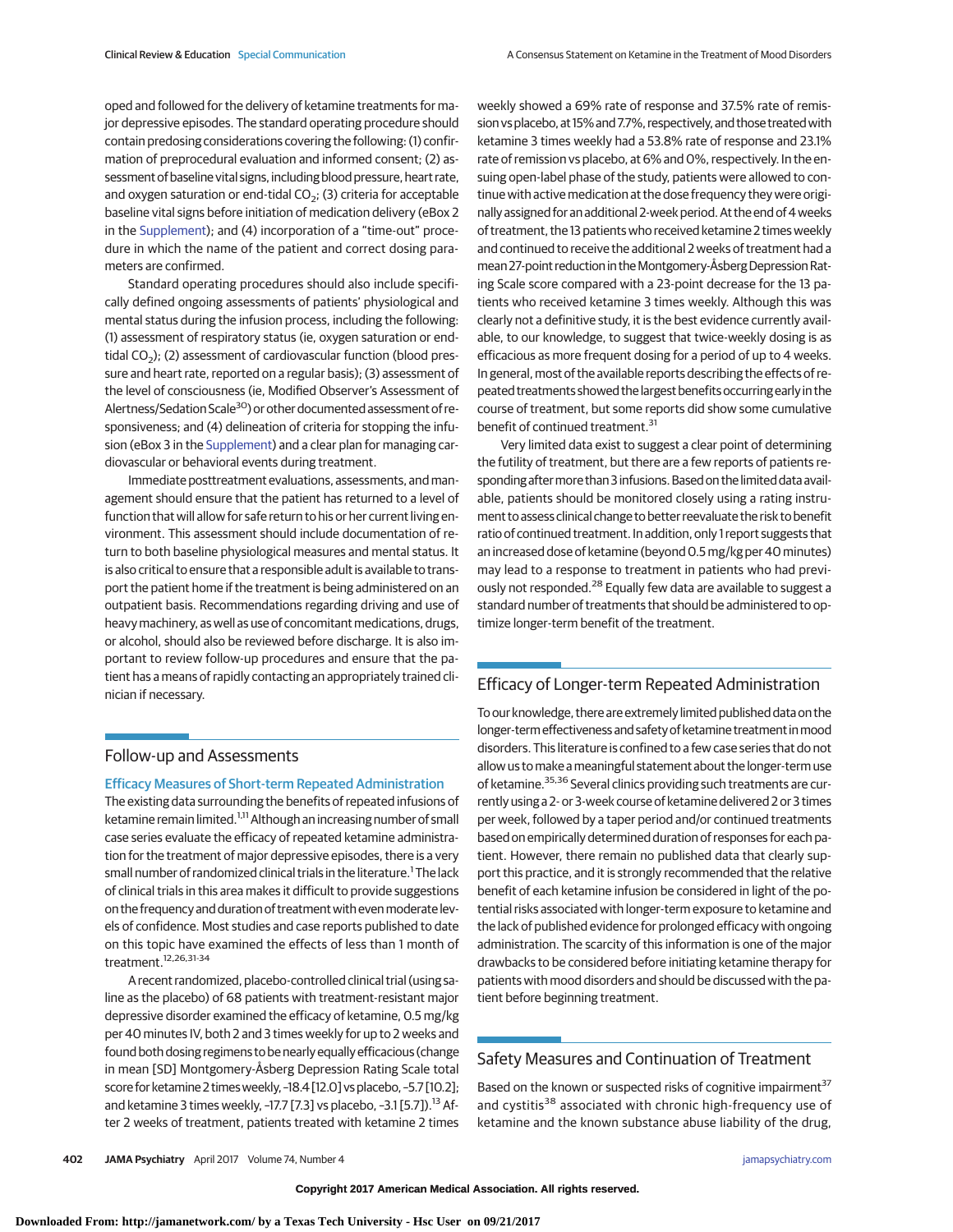assessments of cognitive function, urinary discomfort, and substance use<sup>39</sup> should be considered if repeated administrations are provided (eBox 4 in the [Supplement\)](http://jama.jamanetwork.com/article.aspx?doi=10.1001/jamapsychiatry.2017.0080&utm_campaign=articlePDF%26utm_medium=articlePDFlink%26utm_source=articlePDF%26utm_content=jamapsychiatry.2017.0080).

Considering the known potential for abuse of ketamine<sup>40</sup> and recent reports of abuse of prescribed ketamine for the treatment of depression,<sup>41</sup> clinicians should be vigilant about assessing the potential for patients to develop ketamine use disorder. Close clinical follow-up with intermittent urine toxicology screening for drugs of abuse and inquiries about attempts to receive additional ketamine treatments at other treatment centers should be implementedwhen clinical suspicion of ketamine abuse is present. Moreover, the number and frequency of treatments should be limited to the minimum necessary to achieve clinical response. Considering the evidence suggesting that the mechanism of action requires some delayed physiological effect to the treatment and does not appear to require sustained blood concentrations of the drug to be present, there is no evidence to support the practice of frequent ketamine administration. The previously mentioned report showing twice-weekly dosing to be at least as effective as dosing 3 times a week<sup>13</sup> for up to 4 weeks appears to support this idea instead of more frequent dosing schedules.

At this point of early clinical development, we strongly advise against the prescription of at-home self-administration of ketamine; it remains prudent to have all doses administered withmedical supervision until more safety information obtained under controlled situations can be collected. Discontinuation of ketamine treatment is recommended if the dosing cannot be spaced out to a minimum administration of 1 dose per week by the second month of treatment. The goal remains to eventually taper and discontinue treatment until more long-term safety data can be collected.

## Future Directions

The rapid onset of robust, transient antidepressant effects associated with ketamine infusions has generated much excitement and hope for patients with refractory mood disorders and the clinicians who treat them. However, it is necessary to recognize the major gaps that remain in our knowledge about the longer-term efficacy and safety of ketamine infusions. Future research is needed to address these unanswered questions and concerns. Although economic factors make it unlikely that large-scale, pivotal phase 3 clinical trials of racemic ketamine will ever be completed, there are several studies with federal and private foundation funding aiming to address some of these issues. It is imperative that clinicians and patients continue to consider enrollment in these studies when contemplating ketamine treatment of a mood disorder. It is only through these standardized clinical trials that we will be able to collect the data necessary to answer some of the crucial questions pertaining to the efficacy and safety of the drug. A second means of adding to the knowledge base is to develop a coordinated system of data collection on all patients receiving ketamine for the treatment of mood disorders. After such a registry is created, all clinicians providing ketamine treatment should consider participation.

#### ARTICLE INFORMATION

**Accepted for Publication:** January 11, 2017.

**Published Online:** March 1, 2017. doi[:10.1001/jamapsychiatry.2017.0080](http://jama.jamanetwork.com/article.aspx?doi=10.1001/jamapsychiatry.2017.0080&utm_campaign=articlePDF%26utm_medium=articlePDFlink%26utm_source=articlePDF%26utm_content=jamapsychiatry.2017.0080)

**Author Affiliations:** Department of Psychiatry, Yale University School of Medicine, New Haven, Connecticut (Sanacora); Department of Psychiatry, Mayo Clinic, Rochester, Minnesota (Frye); Department of Psychiatry, Emory University School of Medicine, Atlanta, Georgia (McDonald); Department of Psychiatry, Baylor College of Medicine, Houston, Texas (Mathew); Department of Psychiatry, Michael E. Debakey Veterans Affairs Medical Center, Houston, Texas (Mathew); Department of Psychiatry, Kaiser Permanente Northern California, San Francisco (Turner); Department of Psychiatry, Stanford University School of Medicine, Stanford, California (Schatzberg); Department of Psychiatry, Tufts University School of Medicine and Tufts Medical Center, Boston, Massachusetts (Summergrad); Department of Psychiatry, University of Miami Miller School of Medicine, Miami, Florida (Nemeroff).

**Conflict of Interest Disclosures:** Dr Sanacora reported receiving consulting fees from Allergan, Alkermes, AstraZeneca, BioHaven Pharmaceuticals, Hoffman La-Roche, Johnson & Johnson (Janssen), Merck, Naurex, Servier Pharmaceuticals, Taisho Pharmaceuticals, Teva, and Vistagen Therapeutics in the past 24 months and receiving research contracts from AstraZeneca, Bristol-Myers Squibb, Eli Lilly & Co, Johnson & Johnson (Janssen), Hoffman La-Roche, Merck & Co, Naurex, and Servier in the last 24 months. Free medication was provided to Dr Sanacora for a National Institutes of

Health–sponsored study by Sanofi. Dr Sanacora reported holding shares in BioHaven Pharmaceuticals Holding Company and being a co-inventor on patent No. 8778979 ("Glutamate agents in the treatment of mental disorders"). Dr Frye reported receiving grant support in 2016 from AssureRx, Janssen Research & Development, Mayo Foundation, Myriad Genetics, and Pfizer; serving as a paid consultant for Mayo, Janssen Research & Development LLC, Mitsubishi Tanabe Pharma Corporation, Myriad Genetics, Neuralstem Inc, Sunovion, Supernus Pharmaceuticals, and Teva Pharmaceuticals; and receiving continuing medical education and travel support from the American Physician Institute and CME Outfitters. Dr McDonald reported receiving research support from the National Institute of Mental Health, National Institute of Neurological Disease and Stroke, Stanley Foundation, Soterix, Neuronetics, and Cervel Neurotherapeutics; receiving reimbursement for travel and an honorarium for serving as a consultant on the Neurological Devices Panel of the Medical Devices Advisory Committee, Center for Devices and Radiological Health, Food and Drug Administration, and serving as an ad hoc member of several National Institute of Mental Health and National Institute of Neurological Disease and Stroke study sections; and receiving royalties or a stipend for a contract with Oxford University Press to co-edit a book on the clinical guide to transcranial magnetic stimulation in the treatment of depression and for serving as a section editor for Current Psychiatry Reports. Dr Mathew reported receiving research funding from the Department of Veterans Affairs, National Institute of Mental Health, Janssen Research & Development, and Otsuka; receiving consulting

fees from or serving on advisory boards for Acadia, Alkermes, Cerecor, Genentech, Naurex, Otsuka, Teva, Valeant, and Vistagen Therapeutics; and receiving support from the Johnson Family Chair for Research in Psychiatry at Baylor College of Medicine and resources and use of facilities at the Michael E Debakey Veterans Affairs Medical Center in Houston, Texas. Dr Schatzberg reported receiving consulting fees from Forum, Gilead, Takeda, Xhale, Clintara, Pfizer, Myriad Genetics, Alkermes, and Neuronetics in the past 3 years; holding equity in Seattle Genetics, Incyte Genetics, Corcept (co-founder), Merck, Gilead, Xhale, Amnestix, Synosia, Neuronetics, and Intersect ENT; receiving grant funding from Janssen; and receiving royalties from American Psychiatric Publishing and Stanford University for use patents. Dr Summergrad reported receiving honoraria from CME Outfitters, Pharmasquire, and universities and associations for nonpromotional speaking; royalties from Harvard University Press, Springer, and American Psychiatric Press; and consulting fees and stock options from Mental Health Data Services Inc and Quartet Health Inc, in which he also has stock. Dr Nemeroff reported receiving consulting fees from Xhale, Takeda, Mitsubishi Tanabe Pharma Development America, Taisho Pharmaceutical Inc, Lundbeck, Prismic Pharmaceuticals, Bracket (Clintara), Total Pain Solutions (TPS), Gerson Lehrman Group (GLG) Healthcare & Biomedical Council, Fortress Biotech, Sunovion Pharmaceuticals Inc, and Sumitomo Dainippon Pharma; being a share holder in Xhale, Celgene, Seattle Genetics, Abbvie, OPKO Health Inc, and Bracket Intermediate Holding Corp; receiving income or equity from American Psychiatric Publishing, Xhale, Bracket (Clintara), CME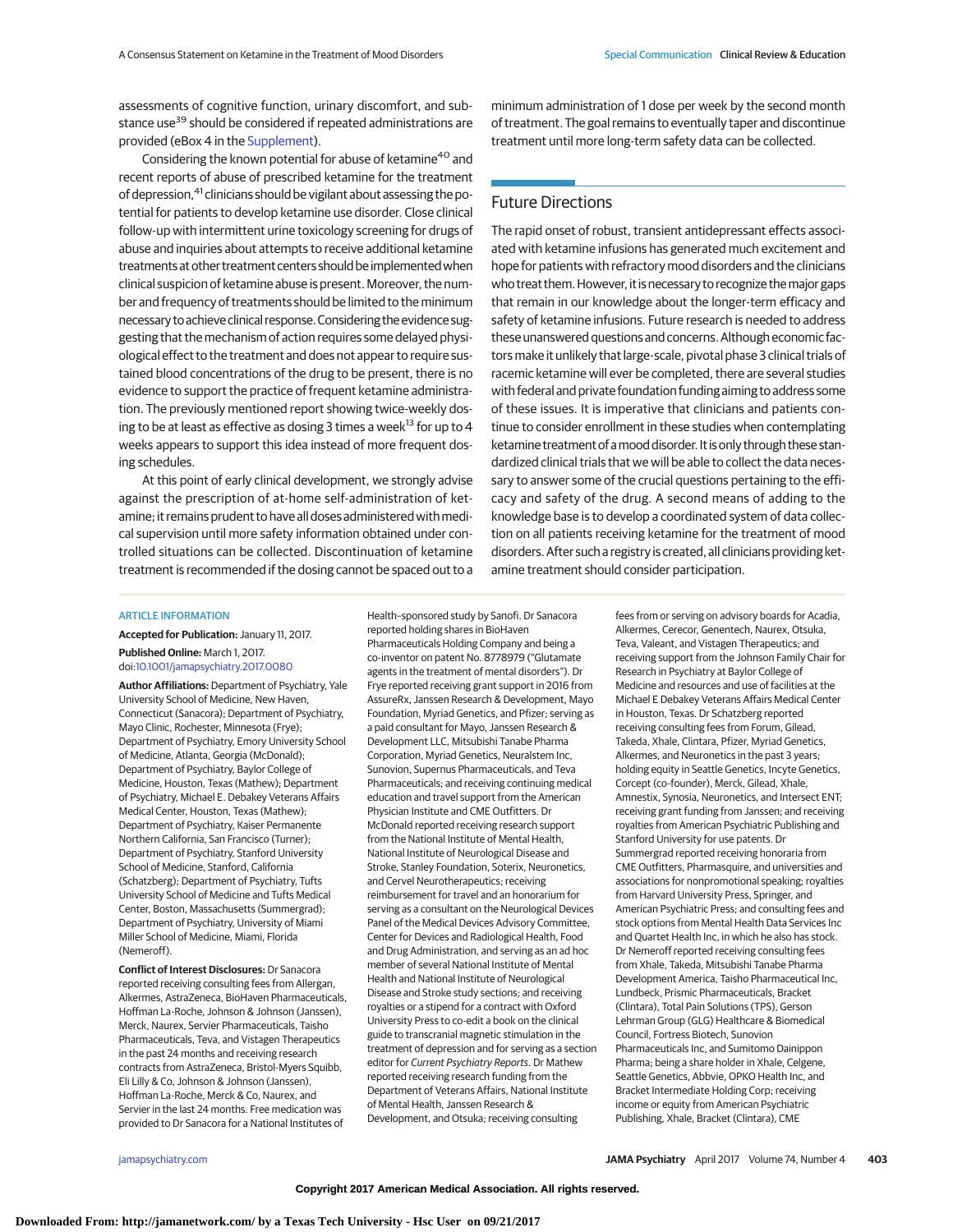Outfitters, and Takeda; and holding patent No. 6,375,990B1 related to the method of and devices for transdermal delivery of lithium and patent No. 7,148,027B2 related to the method of assessing antidepressant drug therapy via transport inhibition of monoamine neurotransmitters by ex vivo assay.

**Group Information:** The American Psychiatric Association (APA) Task Force on Novel Biomarkers and Treatments members include: Charles B. Nemeroff, MD, PhD (University of Miami Miller School of Medicine); William McDonald, MD (Emory University School of Medicine); Linda Carpenter, MD (Butler Hospital, Brown University); Ned Kalin, MD (University of Wisconsin School of Medicine and Public Health); Carolyn Rodriquez, MD, PhD (Stanford University); Maurico Tohen, MD, DrPh, MBA (University of New Mexico); and Alik Widge, MD, PhD (Massachusetts General Hospital, Harvard University).

**Additional Contributions:** Shaun Gruenbaum, MD, Department of Anesthesiology, Yale University School of Medicine, assisted with and reviewed this manuscript. He was not compensated for his contribution.

#### **REFERENCES**

**1**. Newport DJ, Carpenter LL, McDonald WM, Potash JB, Tohen M, Nemeroff CB; APA Council of Research Task Force on Novel Biomarkers and Treatments. Ketamine and other NMDA antagonists: early clinical trials and possible mechanisms in depression. [Am J Psychiatry](https://www.ncbi.nlm.nih.gov/pubmed/26423481). 2015; [172\(10\):950-966.](https://www.ncbi.nlm.nih.gov/pubmed/26423481)

**2**. Sisti D, Segal AG, Thase ME. Proceed with caution: off-label ketamine treatment for major depressive disorder. [Curr Psychiatry Rep](https://www.ncbi.nlm.nih.gov/pubmed/25308395). 2014;16 [\(12\):527.](https://www.ncbi.nlm.nih.gov/pubmed/25308395)

**3**. Zhang MW, Harris KM, Ho RC. Is off-label repeat prescription of ketamine as a rapid antidepressant safe? controversies, ethical concerns, and legal implications. [BMC Med Ethics](https://www.ncbi.nlm.nih.gov/pubmed/26768892). 2016;17(1):4.

**4**. Xu Y, Hackett M, Carter G, et al. Effects of low-dose and very low-dose ketamine among patients with major depression: a systematic review and meta-analysis. Int J Neuropsychopharmacol. 2016;19(4):pyv124. doi[:10.1093/ijnp/pyv124](http://dx.doi.org/10.1093/ijnp/pyv124)

**5**. Coyle CM, Laws KR. The use of ketamine as an antidepressant: a systematic review and meta-analysis. [Hum Psychopharmacol](https://www.ncbi.nlm.nih.gov/pubmed/25847818). 2015;30(3): [152-163.](https://www.ncbi.nlm.nih.gov/pubmed/25847818)

**6**. Lee EE, Della Selva MP, Liu A, Himelhoch S. Ketamine as a novel treatment for major depressive disorder and bipolar depression: a systematic review and quantitative meta-analysis. [Gen Hosp](https://www.ncbi.nlm.nih.gov/pubmed/25698228) Psychiatry[. 2015;37\(2\):178-184.](https://www.ncbi.nlm.nih.gov/pubmed/25698228)

**7**. McGirr A, Berlim MT, Bond DJ, Fleck MP, Yatham LN, Lam RW. A systematic review and meta-analysis of randomized, double-blind, placebo-controlled trials of ketamine in the rapid treatment of major depressive episodes. Psychol Med[. 2015;45\(4\):693-](https://www.ncbi.nlm.nih.gov/pubmed/25010396) [704.](https://www.ncbi.nlm.nih.gov/pubmed/25010396)

**8**. Fond G, Loundou A, Rabu C, et al. Ketamine administration in depressive disorders: a systematic review and meta-analysis. [Psychopharmacology](https://www.ncbi.nlm.nih.gov/pubmed/25038867) (Berl)[. 2014;231\(18\):3663-3676.](https://www.ncbi.nlm.nih.gov/pubmed/25038867)

**9**. Wan LB, Levitch CF, Perez AM, et al. Ketamine safety and tolerability in clinical trials for treatment-resistant depression. [J Clin Psychiatry](https://www.ncbi.nlm.nih.gov/pubmed/25271445). [2015;76\(3\):247-252.](https://www.ncbi.nlm.nih.gov/pubmed/25271445)

**10**. McCloud TL, Caddy C, Jochim J, et al. Ketamine and other glutamate receptor modulators for depression in bipolar disorder in adults. [Cochrane](https://www.ncbi.nlm.nih.gov/pubmed/26415966) Database Syst Rev[. 2015;9\(9\):CD011611.](https://www.ncbi.nlm.nih.gov/pubmed/26415966)

**11**. Caddy C, Amit BH, McCloud TL, et al. Ketamine and other glutamate receptor modulators for depression in adults. [Cochrane Database Syst Rev](https://www.ncbi.nlm.nih.gov/pubmed/26395901). [2015;9\(9\):CD011612.](https://www.ncbi.nlm.nih.gov/pubmed/26395901)

**12**. Murrough JW, Perez AM, Pillemer S, et al. Rapid and longer-term antidepressant effects of repeated ketamine infusions in treatment-resistant major depression. Biol Psychiatry[. 2013;74\(4\):250-256.](https://www.ncbi.nlm.nih.gov/pubmed/22840761)

**13**. Singh JB, Fedgchin M, Daly EJ, et al. A double-blind, randomized, placebo-controlled, dose-frequency study of intravenous ketamine in patients with treatment-resistant depression. [Am J](https://www.ncbi.nlm.nih.gov/pubmed/27056608) Psychiatry[. 2016;173\(8\):816-826.](https://www.ncbi.nlm.nih.gov/pubmed/27056608)

**14**. Kristensen SD, Knuuti J, Saraste A, et al; Authors/Task Force Members. 2014 ESC/ESA guidelines on non-cardiac surgery: cardiovascular assessment and management: the Joint Task Force on non-cardiac surgery: cardiovascular assessment and management of the European Society of Cardiology (ESC) and the European Society of Anaesthesiology (ESA). [Eur J Anaesthesiol](https://www.ncbi.nlm.nih.gov/pubmed/25127426). 2014;31 [\(10\):517-573.](https://www.ncbi.nlm.nih.gov/pubmed/25127426)

**15**. Eagle KA, Berger PB, Calkins H, et al; American College of Cardiology/American Heart Association Task Force on Practice Guidelines (Committee to Update the 1996 Guidelines on Perioperative Cardiovascular Evaluation for Noncardiac Surgery). ACC/AHA guideline update for perioperative cardiovascular evaluation for noncardiac surgery—executive summary: a report of the American College of Cardiology/American Heart Association Task Force on Practice Guidelines (Committee to Update the 1996 Guidelines on Perioperative Cardiovascular Evaluation for Noncardiac Surgery). Circulation[. 2002;105\(10\):](https://www.ncbi.nlm.nih.gov/pubmed/11889023) [1257-1267.](https://www.ncbi.nlm.nih.gov/pubmed/11889023)

**16**. Fleisher LA, Fleischmann KE, Auerbach AD, et al; American College of Cardiology; American Heart Association. 2014 ACC/AHA guideline on perioperative cardiovascular evaluation and management of patients undergoing noncardiac surgery: a report of the American College of Cardiology/American Heart Association Task Force on practice guidelines. [J Am Coll Cardiol](https://www.ncbi.nlm.nih.gov/pubmed/25091544). 2014;64 [\(22\):e77-e137.](https://www.ncbi.nlm.nih.gov/pubmed/25091544)

**17**. Apfelbaum JL, Connis RT, Nickinovich DG, et al; Committee on Standards and Practice Parameters; American Society of Anesthesiologists Task Force on Preanesthesia Evaluation. Practice advisory for preanesthesia evaluation: an updated report by the American Society of Anesthesiologists Task Force on Preanesthesia Evaluation. [Anesthesiology](https://www.ncbi.nlm.nih.gov/pubmed/22273990). 2012; [116\(3\):522-538.](https://www.ncbi.nlm.nih.gov/pubmed/22273990)

**18**. Miller RD. Miller's Anesthesia. 7th ed. Philadelphia, PA: Churchill Livingstone; 2010.

**19**. Grant IS, Nimmo WS, McNicol LR, Clements JA. Ketamine disposition in children and adults. [Br J](https://www.ncbi.nlm.nih.gov/pubmed/6639827) Anaesth[. 1983;55\(11\):1107-1111.](https://www.ncbi.nlm.nih.gov/pubmed/6639827)

**20**. Bowdle TA, Horita A, Kharasch ED. The Pharmacological Basis of Anesthesiology. New York, NY: Churchill Livingstone; 1994.

**21**. Perry EB Jr, Cramer JA, Cho HS, et al; Yale Ketamine Study Group. Psychiatric safety of ketamine in psychopharmacology research. [Psychopharmacology \(Berl\)](https://www.ncbi.nlm.nih.gov/pubmed/17458544). 2007;192(2):253-260. **22**. Krystal JH, Karper LP, Seibyl JP, et al. Subanesthetic effects of the noncompetitive NMDA antagonist, ketamine, in humans: psychotomimetic, perceptual, cognitive, and neuroendocrine responses. Arch Gen Psychiatry[. 1994;51\(3\):199-214.](https://www.ncbi.nlm.nih.gov/pubmed/8122957)

**23**. American Society of Anesthesiologists. Statement on granting privileges for administration of moderate sedation to practitioners who are not anesthesia professionals (approved by the ASA House of Delegates on October 25, 2005, and reaffirmed on October 26, 2016). [http://www.asahq](http://www.asahq.org/~/media/Sites/ASAHQ/Files/Public/Resources/standards-guidelines/statement-on-granting-privileges-to-nonanesthesiologist-administering-physicians-deep-sedation.pdf) [.org/~/media/Sites/ASAHQ/Files/Public/Resources](http://www.asahq.org/~/media/Sites/ASAHQ/Files/Public/Resources/standards-guidelines/statement-on-granting-privileges-to-nonanesthesiologist-administering-physicians-deep-sedation.pdf) [/standards-guidelines/statement-on-granting](http://www.asahq.org/~/media/Sites/ASAHQ/Files/Public/Resources/standards-guidelines/statement-on-granting-privileges-to-nonanesthesiologist-administering-physicians-deep-sedation.pdf)[privileges-to-nonanesthesiologist-administering](http://www.asahq.org/~/media/Sites/ASAHQ/Files/Public/Resources/standards-guidelines/statement-on-granting-privileges-to-nonanesthesiologist-administering-physicians-deep-sedation.pdf)[physicians-deep-sedation.pdf.](http://www.asahq.org/~/media/Sites/ASAHQ/Files/Public/Resources/standards-guidelines/statement-on-granting-privileges-to-nonanesthesiologist-administering-physicians-deep-sedation.pdf) Accessed December 19, 2016.

**24**. Berman RM, Cappiello A, Anand A, et al. Antidepressant effects of ketamine in depressed patients. Biol Psychiatry[. 2000;47\(4\):351-354.](https://www.ncbi.nlm.nih.gov/pubmed/10686270)

**25**. Singh JB, Fedgchin M, Daly E, et al. Intravenous esketamine in adult treatment-resistant depression: a double-blind, double-randomization, placebo-controlled study. [Biol Psychiatry](https://www.ncbi.nlm.nih.gov/pubmed/26707087). 2016;80 [\(6\):424-431.](https://www.ncbi.nlm.nih.gov/pubmed/26707087)

**26**. Rasmussen KG, Lineberry TW, Galardy CW, et al. Serial infusions of low-dose ketamine for major depression. [J Psychopharmacol](https://www.ncbi.nlm.nih.gov/pubmed/23428794). 2013;27(5): [444-450.](https://www.ncbi.nlm.nih.gov/pubmed/23428794)

**27**. Vande Voort JL, Morgan RJ, Kung S, et al. Continuation phase intravenous ketamine in adults with treatment-resistant depression. [J Affect Disord](https://www.ncbi.nlm.nih.gov/pubmed/27656788). [2016;206:300-304.](https://www.ncbi.nlm.nih.gov/pubmed/27656788)

**28**. Cusin C, Ionescu DF, Pavone KJ, et al. Ketamine augmentation for outpatients with treatment-resistant depression: preliminary evidence for two-step intravenous dose escalation. [Aust N Z J Psychiatry](https://www.ncbi.nlm.nih.gov/pubmed/26893373). 2017;51(1):55-64.

**29**. Lenze EJ, Farber NB, Kharasch E, et al. Ninety-six hour ketamine infusion with co-administered clonidine for treatment-resistant depression: a pilot randomised controlled trial. [World J Biol Psychiatry](https://www.ncbi.nlm.nih.gov/pubmed/26919405). 2016;17(3):230-238.

**30**. Drake LM, Chen SC, Rex DK. Efficacy of bispectral monitoring as an adjunct to nurse-administered propofol sedation for colonoscopy: a randomized controlled trial. [Am J](https://www.ncbi.nlm.nih.gov/pubmed/16968506) Gastroenterol[. 2006;101\(9\):2003-2007.](https://www.ncbi.nlm.nih.gov/pubmed/16968506)

**31**. Shiroma PR, Johns B, Kuskowski M, et al. Augmentation of response and remission to serial intravenous subanesthetic ketamine in treatment resistant depression.J Affect Disord[. 2014;155:123-](https://www.ncbi.nlm.nih.gov/pubmed/24268616) [129.](https://www.ncbi.nlm.nih.gov/pubmed/24268616)

**32**. Diamond PR, Farmery AD, Atkinson S, et al. Ketamine infusions for treatment resistant depression: a series of 28 patients treated weekly or twice weekly in an ECT clinic. [J Psychopharmacol](https://www.ncbi.nlm.nih.gov/pubmed/24699062). [2014;28\(6\):536-544.](https://www.ncbi.nlm.nih.gov/pubmed/24699062)

**33**. Ghasemi M, Kazemi MH, Yoosefi A, et al. Rapid antidepressant effects of repeated doses of ketamine compared with electroconvulsive therapy in hospitalized patients with major depressive disorder. Psychiatry Res[. 2014;215\(2\):355-361.](https://www.ncbi.nlm.nih.gov/pubmed/24374115)

**34**. Segmiller F, Rüther T, Linhardt A, et al. Repeated S-ketamine infusions in therapy resistant depression: a case series. [J Clin Pharmacol](https://www.ncbi.nlm.nih.gov/pubmed/23893490). 2013; [53\(9\):996-998.](https://www.ncbi.nlm.nih.gov/pubmed/23893490)